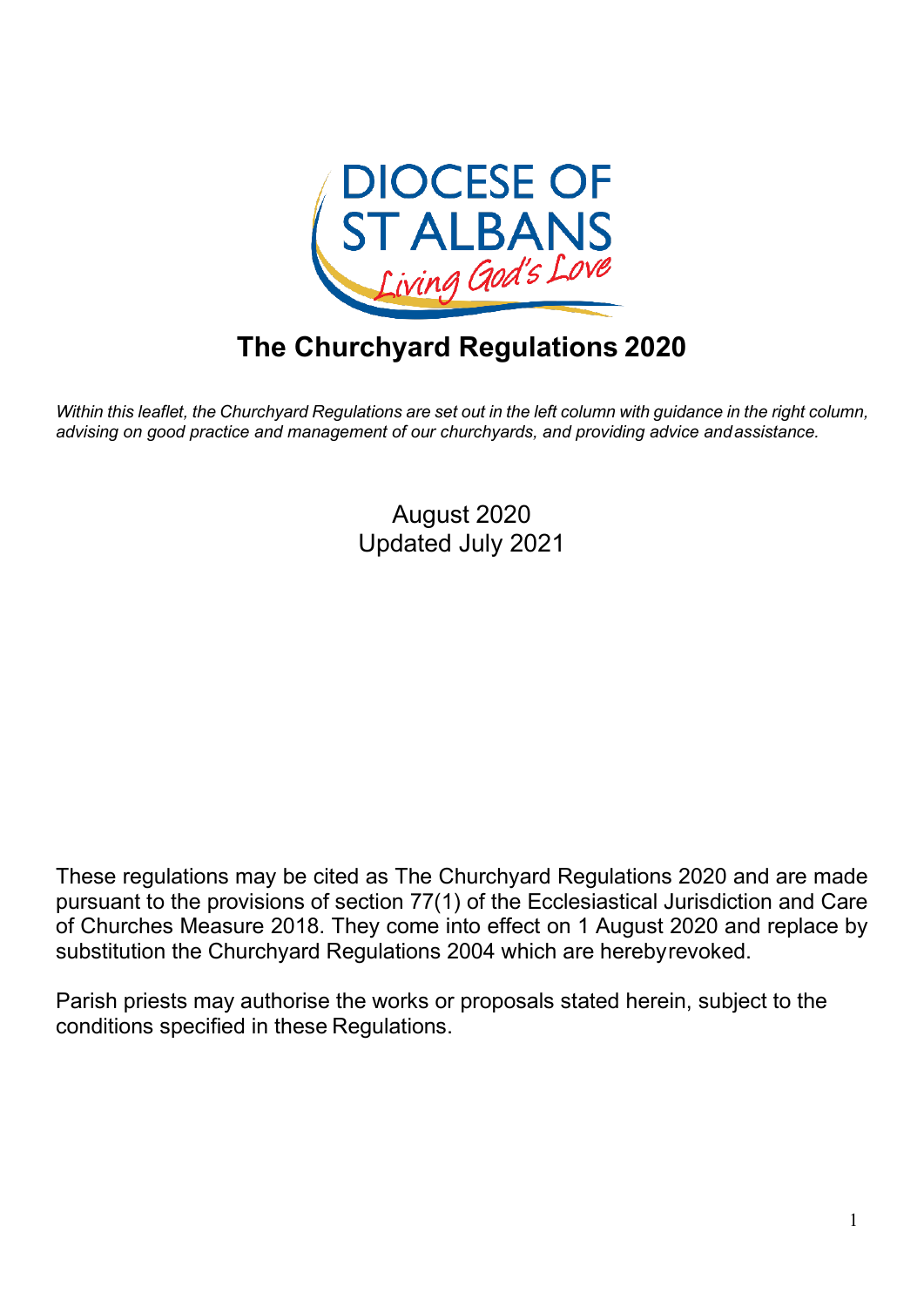#### <span id="page-1-0"></span>INTRODUCTION

Churchyards have an important role in enabling the local church to support bereavedfamilies.

The parish clergy are available to help you in deciding about where your loved one should be buried and the form of memorial they should have. It is important to understand that these Churchyard Regulations ("the Regulations") are needed to govern how churchyards are managed. The Regulations are there to ensure that no one with a loved one buried in a churchyard is offended by what is introduced. Churchyards should be regarded as belonging to God, representing to us God's love and compassion for the whole community, and available to the whole community.

Our churchyards are part of our Christian faith and heritage. They are owned by the Parish Priest of the parish alone. Through consecration they are set apart for the reverent burial of parishioners, that is, those who have their names on the Electoral Roll or other persons who die in the parish. The Parish Priest may also grant permission for the burial therein of other persons at his or her sole discretion. There is no right of appeal from his or her decision on this point.

Parishioners (and other persons who die in the parish) have a right of burial in the churchyard, if one exists and provided that it has not been closed. The Parish Priest has the right to decide where in the churchyard a particular burial or interment shall take place. The only exception is where a specific place has been reserved by a legal permission (Faculty) which is given by the Diocesan Chancellor.

In deciding to have a churchyard burial, the family is choosing to commit the remains of a loved one to the permanent care of the Church. The consecrated churchyard is therefore intended to be the last permanent resting place of the earthly remains of the deceased person.

Permission to install a memorial in the churchyard is overseen by the Chancellor via the Faculty process. However, in the majority of cases, the Parish Priest is able to agree pre-approved memorials (that is, those that comply with the Regulations), under powers delegated by the Chancellor.

Permission for a memorial will normally only be granted for a person whose remains are buried or interred in the churchyard.

Where there is a request for something not permitted by these Regulations then a petition for Faculty can nonetheless be brought, given that the Chancellor retains the right to permit any type of tombstone or monument into the churchyard.

The practice in churchyards may feel different from civil (local authority) cemeteries and burial grounds. In a churchyard, burial plots are not "owned" by the family. They remain part of the churchyard and as such are subject to these Regulations.

Churchyards need to be looked after and embellished to the glory of God, for the benefit of all of God's people today as well as those to come. Some churchyards are maintained by contractors paid by the local church or the local authority; many churchyards are maintained by volunteers. It is important that they are able to maintain the churchyard for the benefit of families and other visitors. The Regulations are intended to encourage good practices in order to create and maintain a place of peace, dignity and respect for the departed, as well as a haven for wildlife.

#### <span id="page-1-1"></span>**FEES**

A table of statutory fees is published on the Church of England website: [www.churchofengland.org/sites/default/files/2017-11/GuidetoChurchofEnglandFees.pdf](https://www.churchofengland.org/sites/default/files/2017-11/Guide%20to%20Church%20of%20England%20Fees.pdf)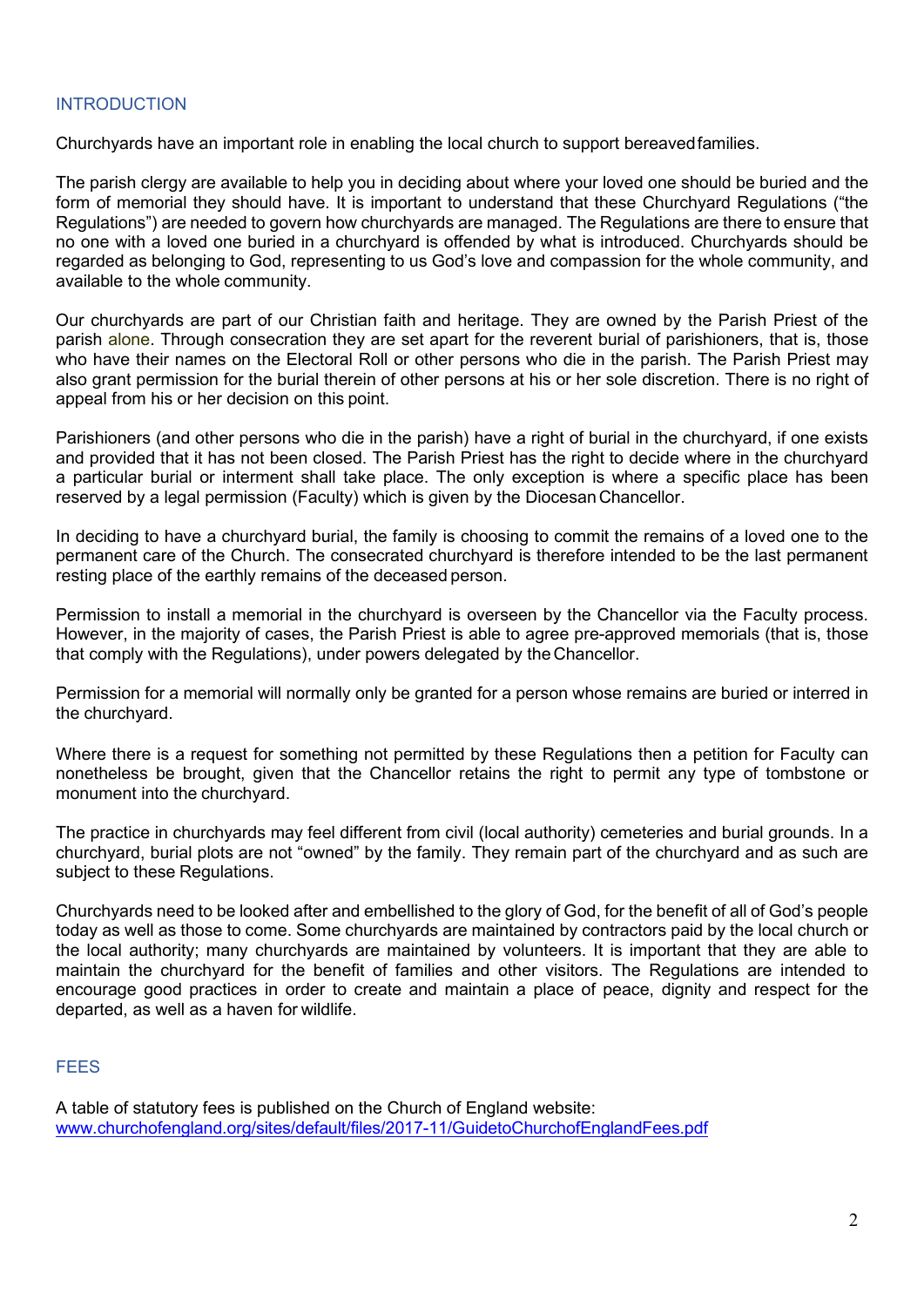#### <span id="page-2-0"></span>PREAMBLE

This document sets out the Chancellor's Churchyard Regulations 2020 and Guidance, applicable in all parish churchyards of the Church of England in the Diocese of St Albans. This is the full version. It may be found at: <https://www.stalbans.anglican.org/diocese/diocesan-registry/>

A summary guide (Churchyard Handbook – Guide for Families) is available from your parish priest or online at the Diocesan Registry address above.

*Within this leaflet, the Churchyard Regulations are set out in the left column with guidance in the right column, advising on good practice and management of our churchyards, and providing advice and assistance.*

#### **CONTENTS**

| Procedure for obtaining permission to reserve a gravespace or introduce a memorial  4 |  |
|---------------------------------------------------------------------------------------|--|
|                                                                                       |  |
|                                                                                       |  |
|                                                                                       |  |
|                                                                                       |  |
|                                                                                       |  |
|                                                                                       |  |
|                                                                                       |  |
|                                                                                       |  |
|                                                                                       |  |
|                                                                                       |  |
|                                                                                       |  |
|                                                                                       |  |

#### <span id="page-2-1"></span>**DEFINITIONS**

| Archdeacon:         | Senior Priest working with the Bishop.                                                      |
|---------------------|---------------------------------------------------------------------------------------------|
| <b>Chancellor:</b>  | The Senior Legal Officer for the Bishop of the Diocese of St Albans.                        |
| Diocesan Registrar: | Legal Advisor to the Bishop of the Diocese.                                                 |
| Incumbent:          | Vicar, Rector or Priest in Charge of a parish.                                              |
|                     | <b>Rural (or Area) Dean</b> Presides over a deanery, which is a group of parishes           |
| Diocese:            | The Diocese of St Albans covers Bedfordshire, Hertfordshire, Luton and Barnet, and is under |
|                     | the jurisdiction of the Bishop.                                                             |
| <b>Faculty:</b>     | Special legal permission granted by the Chancellor of the Diocese.                          |
| <b>NAMM:</b>        | National Association of Memorial Masons (or an equivalent body).                            |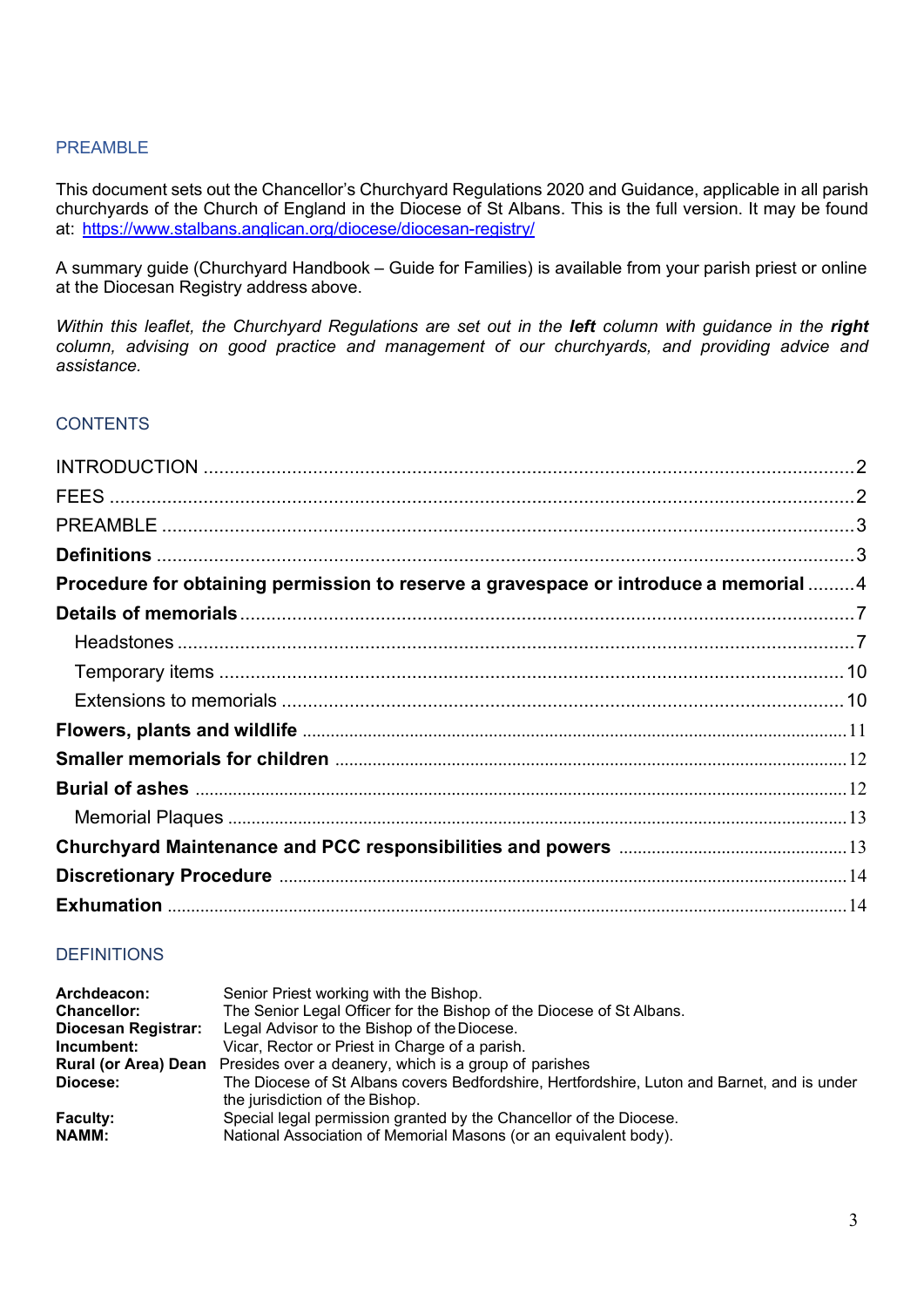|      | <b>Regulation</b>                                                                                                                                                                                                                                                                                                                                                    | <b>Guidance</b>                                                                                                                                                                                                                                                                                                                                                                                                                   |
|------|----------------------------------------------------------------------------------------------------------------------------------------------------------------------------------------------------------------------------------------------------------------------------------------------------------------------------------------------------------------------|-----------------------------------------------------------------------------------------------------------------------------------------------------------------------------------------------------------------------------------------------------------------------------------------------------------------------------------------------------------------------------------------------------------------------------------|
| 1.1. | In these Regulations "Churchyard"<br>includes any land consecrated for<br>the interment of the remains of the<br>dead, whether adjacent to a Church<br>or not.                                                                                                                                                                                                       |                                                                                                                                                                                                                                                                                                                                                                                                                                   |
| 1.2. | All work should be in accordance<br>with these Regulations and any<br>guidance<br>for<br>the<br>time<br>being<br>approved by the Chancellor. In case<br>of any doubt these Regulations shall<br>prevail.                                                                                                                                                             | Authority in respect of memorials is vested in the Chancellor<br>of the Diocese and disputed matters are referred to his or her<br>court. Any departure from the Regulations requires faculty<br>permission by the Chancellor, which will be decided on a<br>case by case basis.                                                                                                                                                  |
| 1.3. | The powers conferred by these<br>Regulations on a Parish Priest may<br>be exercised during any vacancy by<br>the Area/Rural Dean. They may not<br>be exercised by Churchwardens or<br>Sequestrators.                                                                                                                                                                 | The Chancellor has granted delegated powers to Parish<br>Priests (Rectors, Vicars, Priests in Charge, Team Rectors and<br>Team Vicars). They have authority at their discretion to allow<br>memorials into churchyards in a manner consistent with the<br>Regulations. During a vacancy, this authority is exercised by<br>the Area/Rural Dean. They may consult with the Diocesan<br>Advisory Committee (DAC) or the Chancellor. |
| 1.4. | <b>These</b><br><b>Regulations</b><br>apply<br>throughout the diocese of St Albans.<br>All work should comply with the<br>code of working practice of the<br>National Association of Memorial<br>Masons or an equivalent body<br>insofar as compatible with the<br>Regulations<br>the<br><b>British</b><br>and<br>Standard<br>for<br>memorial<br>safety<br>(BS8415). |                                                                                                                                                                                                                                                                                                                                                                                                                                   |

### **Procedure for obtaining permission to reserve a gravespace or introduce amemorial**

<span id="page-3-0"></span>

|      | <b>Regulation</b>                                                                                                       | <b>Guidance</b>                                                                                                                                                                                                                                                                                                                                                                                                                                                                                                                                                                                                                                                                                                                                                                                                                                                                       |
|------|-------------------------------------------------------------------------------------------------------------------------|---------------------------------------------------------------------------------------------------------------------------------------------------------------------------------------------------------------------------------------------------------------------------------------------------------------------------------------------------------------------------------------------------------------------------------------------------------------------------------------------------------------------------------------------------------------------------------------------------------------------------------------------------------------------------------------------------------------------------------------------------------------------------------------------------------------------------------------------------------------------------------------|
| 2.1. | Permission for a reservation of a<br>gravespace may be made in<br>accordance with the practice set<br>out in the Guide. | A gravespace or ashes plot may be reserved by Faculty, that<br>is, with permission from the Chancellor's court. There is no<br>right to reserve a gravespace. If a churchyard is almost full,<br>it is unlikely that the Chancellor will grant an application to<br>reserve. Informal local arrangements to reserve a<br>gravespace are not valid.                                                                                                                                                                                                                                                                                                                                                                                                                                                                                                                                    |
|      |                                                                                                                         | In exceptional circumstances, permission may be granted at<br>the discretion of the Chancellor, who may be sparing in<br>her/his granting of faculties for reserved gravespaces.<br>Reservation is a privilege not a right. The Parochial Church<br>Council ("the PCC") should pass a resolution and the<br>applicant should apply for a Faculty, paying the Faculty fee.<br>A contribution towards the funds of the PCC may also be<br>required to meet expenses of maintenance and recording the<br>reserved space. Reserved gravespaces should be marked<br>with a wooden marker and logged in the church records. The<br>cost of the stone should be paid by the applicant.<br>Reservation is for the individual named on the Faculty and is<br>not transferable. The reservation is granted for a period of<br>time fixed by the Chancellor. It is personal and for the lifetime |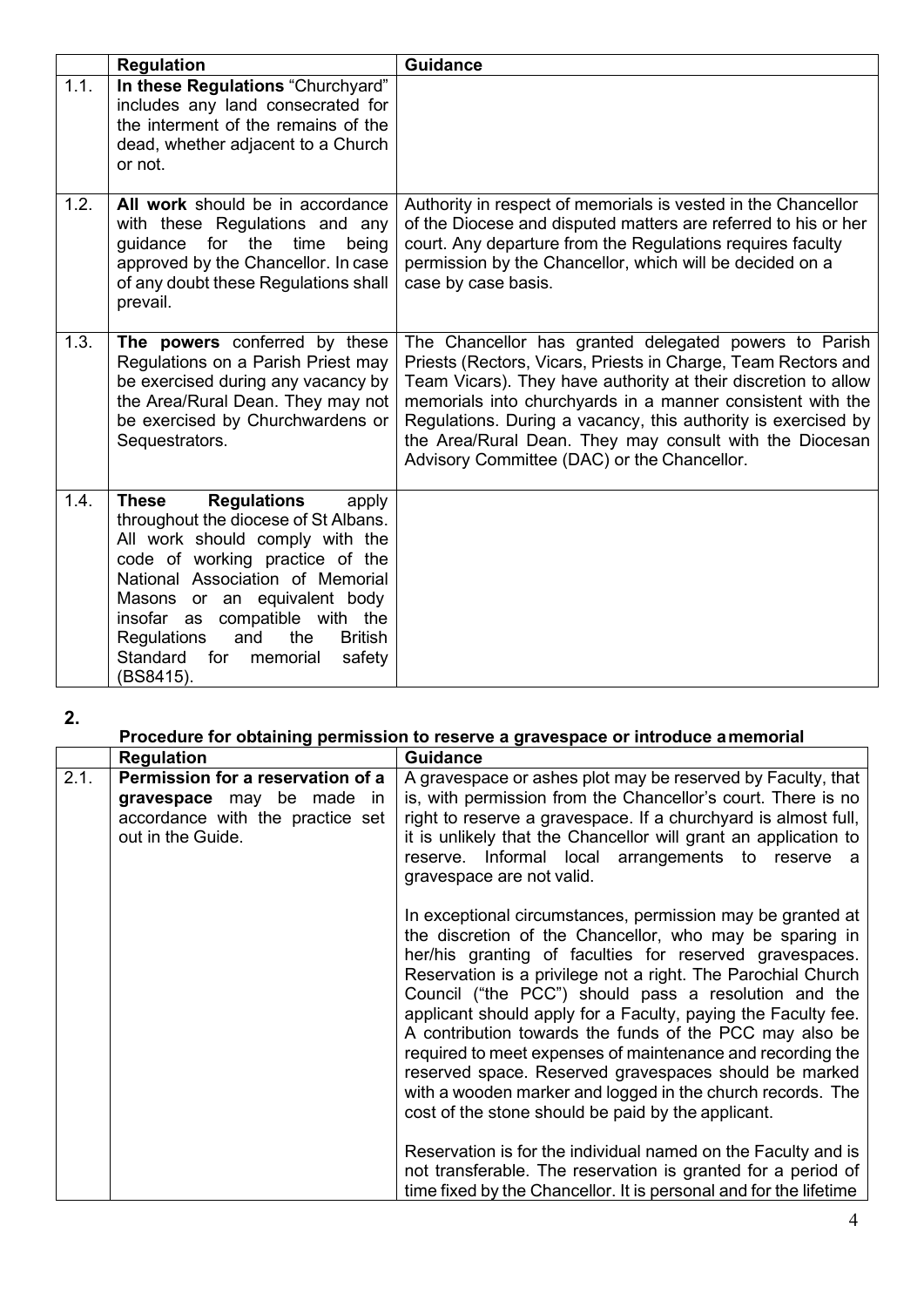|      |                                                                                                                                                                                                                                                                                                                                                                                                                                                                                                                                                                                                                                                                                                                                                                                                                         | of the applicant. If the person who has reserved a space is<br>buried elsewhere, the reservation will lapse automatically,<br>and the space may be used for another person.<br>Guidance for clergy: If the churchyard is becoming full, the<br>PCC should consider whether to adopt a policy in relation to<br>reservation of gravespaces. The Chancellor will take any<br>such policy into consideration in deciding<br>individual<br>applications.<br>Neither the reservation of a gravespace nor the exercise of<br>the right of burial, nor the erection of a monument confers<br>any right of ownership on the relatives of the deceased or<br>upon any other person in respect of any part of the                                                                                                                   |
|------|-------------------------------------------------------------------------------------------------------------------------------------------------------------------------------------------------------------------------------------------------------------------------------------------------------------------------------------------------------------------------------------------------------------------------------------------------------------------------------------------------------------------------------------------------------------------------------------------------------------------------------------------------------------------------------------------------------------------------------------------------------------------------------------------------------------------------|---------------------------------------------------------------------------------------------------------------------------------------------------------------------------------------------------------------------------------------------------------------------------------------------------------------------------------------------------------------------------------------------------------------------------------------------------------------------------------------------------------------------------------------------------------------------------------------------------------------------------------------------------------------------------------------------------------------------------------------------------------------------------------------------------------------------------|
|      |                                                                                                                                                                                                                                                                                                                                                                                                                                                                                                                                                                                                                                                                                                                                                                                                                         | churchyard which remains owned by the Parish Priest.                                                                                                                                                                                                                                                                                                                                                                                                                                                                                                                                                                                                                                                                                                                                                                      |
| 2.2. | introduction,<br>The<br>renewal,<br>removal, or alteration of any<br>tombstone or other monument must<br>be dealt with in accordance with<br>these Regulations.                                                                                                                                                                                                                                                                                                                                                                                                                                                                                                                                                                                                                                                         |                                                                                                                                                                                                                                                                                                                                                                                                                                                                                                                                                                                                                                                                                                                                                                                                                           |
| 2.3. | No monument shall be attached to,<br>placed in Churchyard walls or<br>placed within 1220 mm (4ft) of any<br>outer wall of any part of the church.                                                                                                                                                                                                                                                                                                                                                                                                                                                                                                                                                                                                                                                                       | Burials (including burials of ashes) should not normally be<br>close to a church or churchyard wall, as access may be<br>needed e.g. to erect scaffolding for maintenance and repair.<br>In the case of full burials, a small mound of earth will usually<br>be left immediately after the interment. The grave will usually<br>be marked by a simple wooden cross, no higher than 18". A<br>time is prescribed to allow the grave to settle, and this will<br>depend on local ground conditions. No application should be<br>made for the introduction of a memorial, nor permission<br>granted, until at least six months after the date of burial or in<br>relation to cremated remains, six months from the date of<br>cremation. The wooden marker should be removed as and<br>when a permanent memorial is erected. |
| 2.4. | <b>No</b><br>tombstone<br>other<br><b>or</b><br>monument may be introduced,<br>renewed,<br>removed<br>altered<br>or<br>without first obtaining permission.<br>The family, or a funeral director or<br>monumental mason on their behalf,<br>should submit the application using<br>a prescribed form CR1 obtainable<br>from the Parish Priest or online at<br>link below.<br>The application shall show full<br>details of the design of the<br>monument itself, of its materials,<br>measurements,<br>shape,<br>colour,<br>decoration and base, and the<br>relationship of each part to the level<br>of the ground. It shall also show<br>details of any inscription proposed,<br>including the type, text, colour, style<br>and size of the lettering.<br>https://www.stalbans.anglican.org/diocese/diocesan-registry/ | No action should be taken in respect of the application until<br>written permission has been given. The applicant should not<br>order the gravestone nor make arrangements for installation<br>until permission has been given.<br>If the information is incomplete, the application cannot be<br>considered and will be returned.                                                                                                                                                                                                                                                                                                                                                                                                                                                                                        |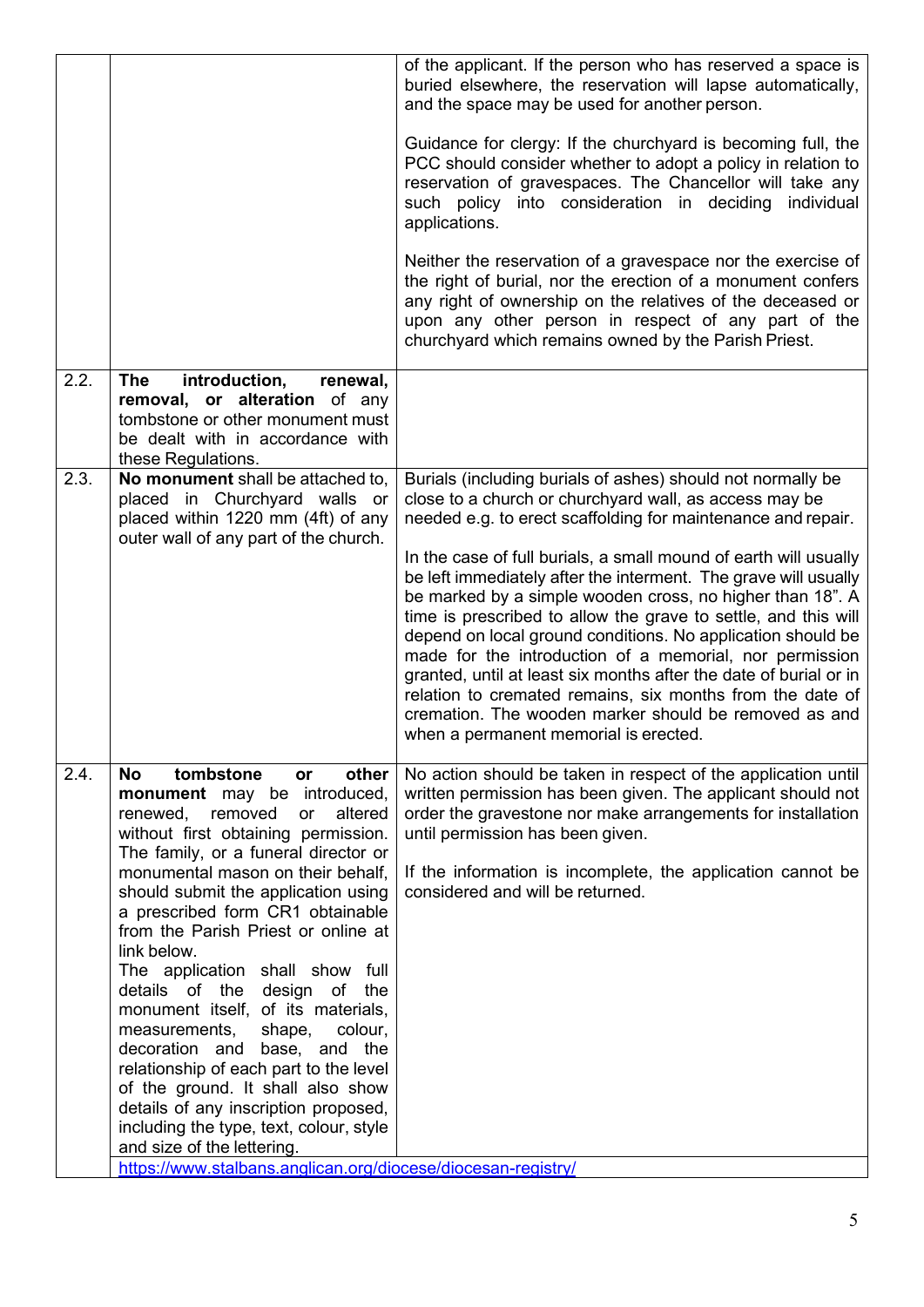| 2.5. | The Parish Priest has powers<br>delegated to him or her by the<br>Chancellor. These powers allow the<br>Parish Priest to give permission for<br>a period of up to 100 years for any<br>tombstone or monument which<br>complies with the provisions in the<br>Schedule so long as the relatives of<br>deceased<br>the<br>maintain<br>the<br>tombstone and monument in good<br>repair. If the Parish Priest has<br>power to authorise the proposed<br>monument and sees fit to do so,<br>then such authorisation shall be<br>given in the prescribed form. If the<br>application is not within the Parish | The family will own the memorial but do not 'own' the burial<br>plot. It is the responsibility of the family to maintain a<br>memorial in good repair, but churchyard memorials are<br>expected to remain in place for up to 100 years and after a<br>number of years, the family may no longer be able to<br>maintain the memorial as they would wish. Safety is an<br>important concern and this is one reason why the Churchyard<br>Regulations specify the type of memorial that is appropriate. |
|------|---------------------------------------------------------------------------------------------------------------------------------------------------------------------------------------------------------------------------------------------------------------------------------------------------------------------------------------------------------------------------------------------------------------------------------------------------------------------------------------------------------------------------------------------------------------------------------------------------------|------------------------------------------------------------------------------------------------------------------------------------------------------------------------------------------------------------------------------------------------------------------------------------------------------------------------------------------------------------------------------------------------------------------------------------------------------------------------------------------------------|
|      | Priest's power to grant, or the Parish<br>Priest does not think fit to grant it,<br>then the applicant shall be informed<br>of this decision (and of his or her<br>right to petition for a Faculty<br>authorising<br>the<br>proposed<br>monument) in the form prescribed.                                                                                                                                                                                                                                                                                                                               |                                                                                                                                                                                                                                                                                                                                                                                                                                                                                                      |
| 2.6. | If a proposed memorial falls<br>Churchyard<br>outside<br>the<br>Regulations, the Chancellor may<br>consider authorising it by Faculty.<br>Statutory fees are payable at the<br>time of applying for a Faculty. Full<br>details are obtainable from the<br>Diocesan Registry.                                                                                                                                                                                                                                                                                                                            | People should see a memorial as an opportunity to make<br>an individual statement about the deceased. The<br>organisation Memorials by Artists<br>(www.memorialsbyartists.co.uk) helps people to<br>commission interesting individual memorials.<br>The Diocesan Registry can be contacted at:<br><b>St Albans Diocesan Registry</b><br>Minerva House<br>5 Montague Close<br><b>LONDON</b><br>SE1 9BB<br>stalbansregistry@wslaw.co.uk                                                                |
| 2.7. | <b>Existing churchyard monuments</b><br>should not be regarded as a<br>precedent - this includes those in<br>other dioceses and local authority<br>cemeteries (which are subject to<br>their own regulations).                                                                                                                                                                                                                                                                                                                                                                                          | Memorials in a churchyard are intended to identify and<br>commemorate those interred there. The right of a parishioner<br>in a churchyard is confined to that of interment and any<br>memorial must relate to the person/persons who is/are<br>buried or whose cremated remains are interred in the grave.<br>The erection of a memorial to a person or persons buried or<br>interred elsewhere is not permitted.                                                                                    |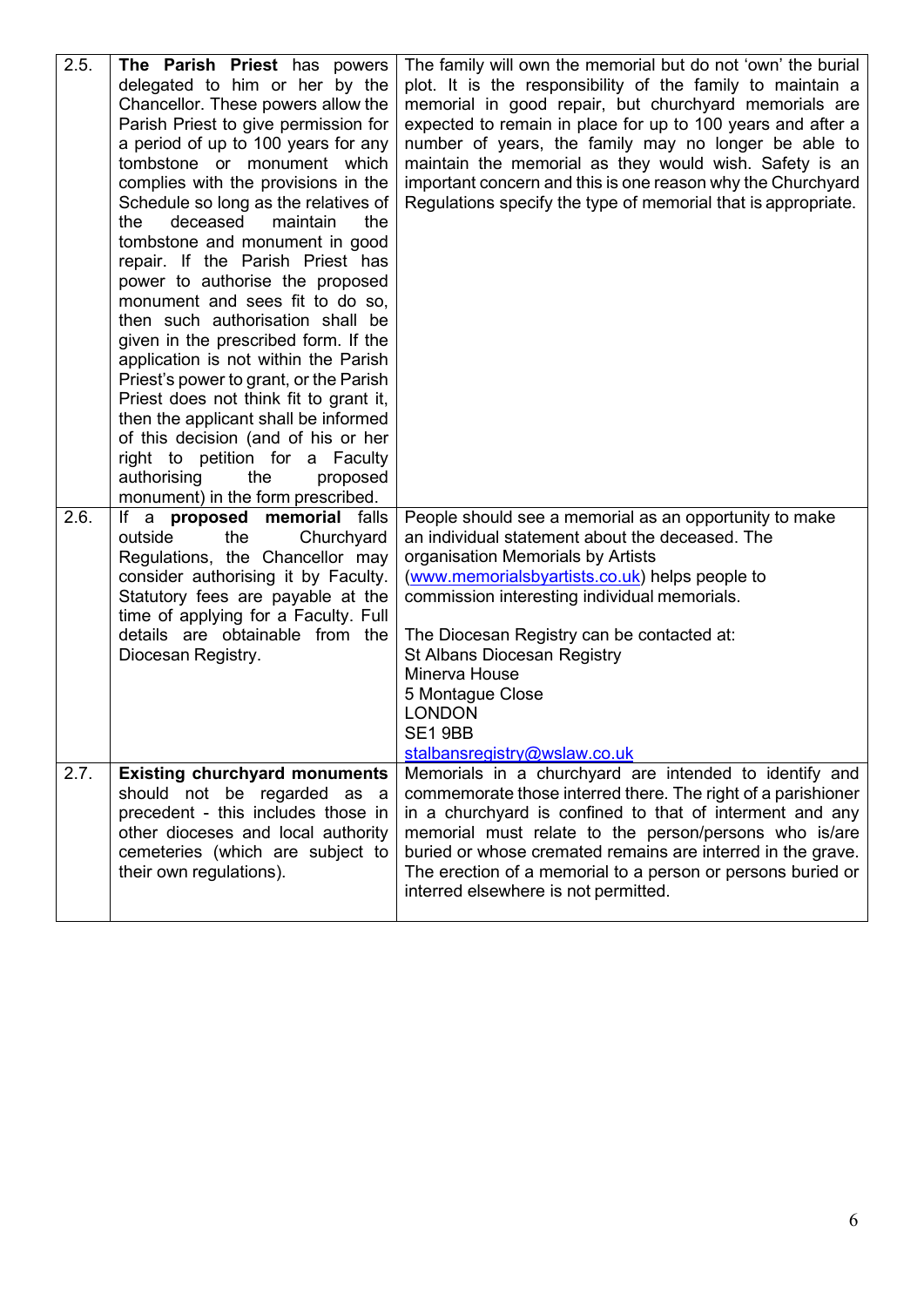<span id="page-6-1"></span><span id="page-6-0"></span>

| 3.   | <b>Details of memorials</b>                                                                                                                                                                                                                                                                                                                                                                                           |                                                                                                                                                                                                                                                                                                                                                                                                                                                                                                                                                                                                                                                                                                                                                                                                                                                                                                                                                                                                                                                                                                                                                                                                                                                                                                                                                                                                                                                                                                          |
|------|-----------------------------------------------------------------------------------------------------------------------------------------------------------------------------------------------------------------------------------------------------------------------------------------------------------------------------------------------------------------------------------------------------------------------|----------------------------------------------------------------------------------------------------------------------------------------------------------------------------------------------------------------------------------------------------------------------------------------------------------------------------------------------------------------------------------------------------------------------------------------------------------------------------------------------------------------------------------------------------------------------------------------------------------------------------------------------------------------------------------------------------------------------------------------------------------------------------------------------------------------------------------------------------------------------------------------------------------------------------------------------------------------------------------------------------------------------------------------------------------------------------------------------------------------------------------------------------------------------------------------------------------------------------------------------------------------------------------------------------------------------------------------------------------------------------------------------------------------------------------------------------------------------------------------------------------|
|      | <b>Regulation</b>                                                                                                                                                                                                                                                                                                                                                                                                     | <b>Guidance</b>                                                                                                                                                                                                                                                                                                                                                                                                                                                                                                                                                                                                                                                                                                                                                                                                                                                                                                                                                                                                                                                                                                                                                                                                                                                                                                                                                                                                                                                                                          |
| 3.1. | To ensure that the memorial is<br>properly and safely installed, it<br>should normally be installed by<br>members of the National Association<br>of Memorial Masons or an equivalent<br>body and must comply with the<br>current British Standard (BS8415)<br>for memorial safety.                                                                                                                                    |                                                                                                                                                                                                                                                                                                                                                                                                                                                                                                                                                                                                                                                                                                                                                                                                                                                                                                                                                                                                                                                                                                                                                                                                                                                                                                                                                                                                                                                                                                          |
| 3.2. | <b>Monuments and memorials shall</b><br>be of natural stone<br>(including)<br>sandstone, limestone, slates and<br>granite) and non-reflective, or of oak.<br>No monument shall be of black or<br>pearl granite, of all-polished granite<br>of whatever colour, of white marble,<br>synthetic stone, plastic, or glass.                                                                                                | Natural materials only should be used, preferably those<br>which are traditionally used in local buildings, e.g. stone,<br>slate, or oak. The materials selected should be in sympathy<br>with the colour and texture of the church building and its<br>surroundings. Where possible the stone should be ethically<br>sourced and processed, and evidence provided for approval<br>by the parish priest. In cases where a mason is using up<br>existing stock that does not comply, this should be brought<br>to the attention of the parish priest, as faculty permission<br>may apply. Environmental principles (effect on wildlife etc)<br>should also be considered.<br>In any individual churchyard the Parish Priest has authority<br>at his or her discretion to allow the types of stone listed<br>below (underlined).<br><u>Sandstones</u><br>e.g. Forest of Dean, Serena (Italy), York<br>e.g. Hopton Wood, Hornston, Nabresina<br>Limestones<br>(Italy), Portland<br><b>Slates</b><br>e.g. Welsh, Cumbrian<br>Granites<br>may be grey or red and should be:<br>$\bullet$<br>no lighter than honed Cornish and<br>$\bullet$<br>no darker than honed Rustenberg Grey<br>Marble Dove Grey only<br>For guidance, samples may be inspected at the Diocesan<br>Office.<br>The finish should be non-reflective to provide a setting that<br>encourages a wide variety of lichens.<br>For any other type, colour or finish of stone, permission<br>should be sought in the first instance through the |
|      |                                                                                                                                                                                                                                                                                                                                                                                                                       | discretionary procedure in paragraph 8 below.                                                                                                                                                                                                                                                                                                                                                                                                                                                                                                                                                                                                                                                                                                                                                                                                                                                                                                                                                                                                                                                                                                                                                                                                                                                                                                                                                                                                                                                            |
| 3.3. | a) Headstones shall not exceed<br>1200mm (4ft) in height, measured<br>from the ground level, 900mm (3ft) in<br>width and 150mm (6") in thickness.<br>They shall not be less than 600mm<br>(2ft) high, 500mm (1'8") wide and<br>65mm $(2\frac{1}{2})$ thick (unless slate is<br>used, in which case they shall not be<br>than<br>50 <sub>mm</sub><br>less<br>(2")<br>thick).<br>Responsibility<br>for<br>erecting<br>a | Headstones, boulders or crosses, provided they fall within<br>the Regulations, may be introduced and should be of<br>traditional shape and of simple design.<br>So far as adjacent ground levels reasonably permit, the<br>foundations of a headstone or cross should be at or below<br>the surface of the ground so that a mower may pass freely<br>over it. They should be so constructed and placed as to<br>ensure safety and stability.                                                                                                                                                                                                                                                                                                                                                                                                                                                                                                                                                                                                                                                                                                                                                                                                                                                                                                                                                                                                                                                             |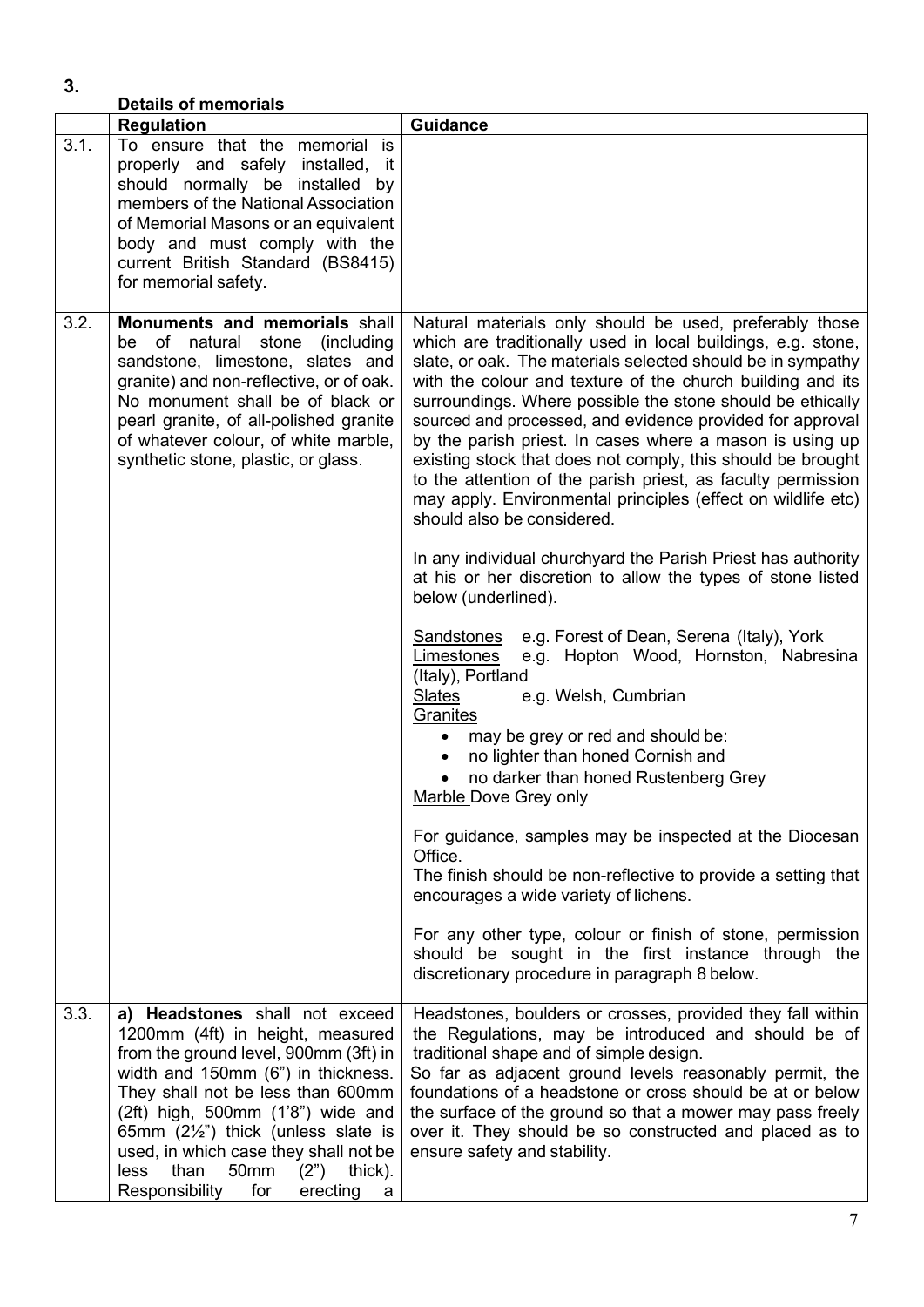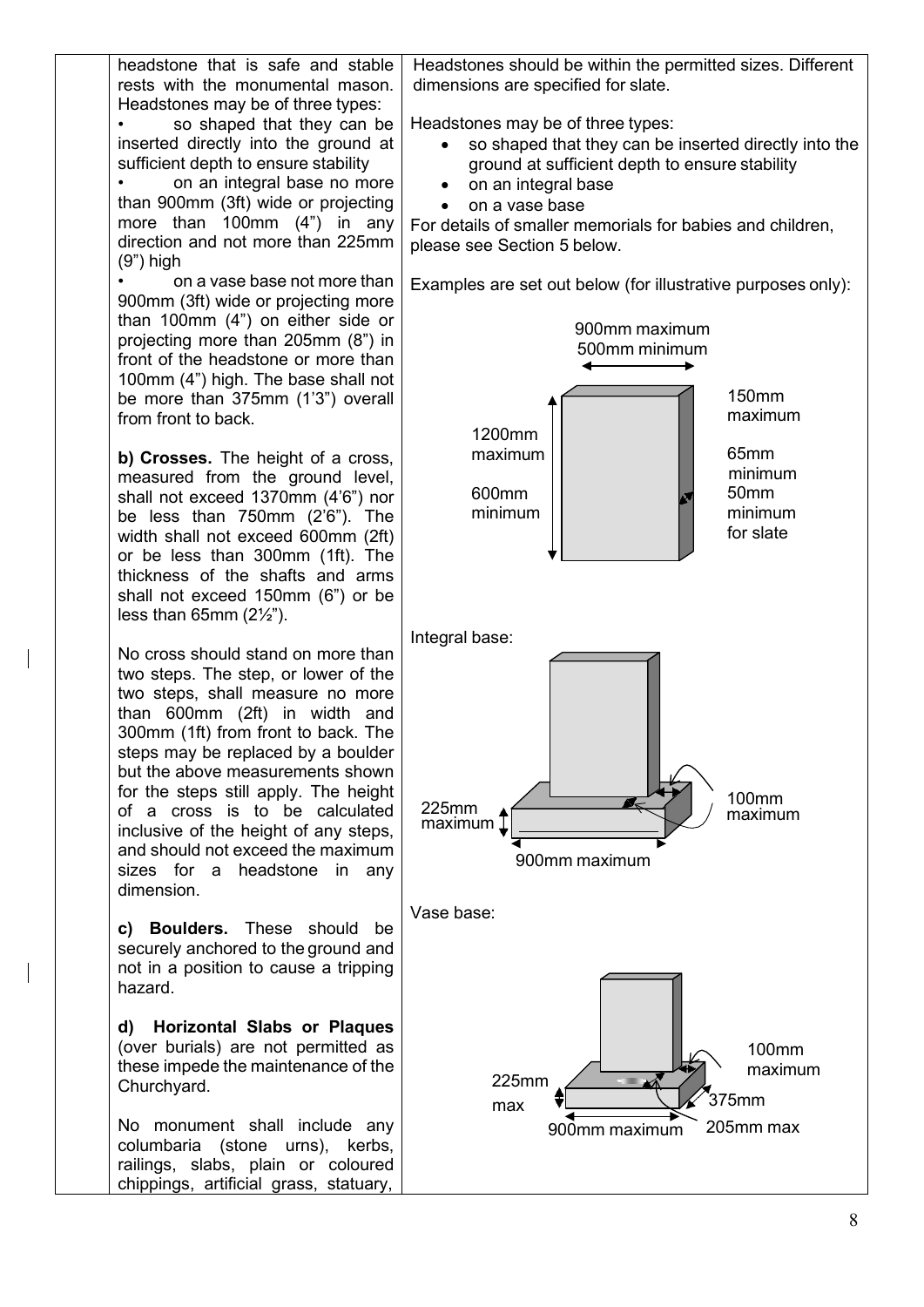| sculpture or figures, sun dials, bird<br>baths, fencing or obelisks                                                                                                                                                                                                                    | Artificial turf prevents the grave mound subsiding by<br>natural weathering and is a maintenance hazard                                                                                                                                                                                                                                                                                                                                                                                                                                                                                                                                                                                                                                                                                                                                  |
|----------------------------------------------------------------------------------------------------------------------------------------------------------------------------------------------------------------------------------------------------------------------------------------|------------------------------------------------------------------------------------------------------------------------------------------------------------------------------------------------------------------------------------------------------------------------------------------------------------------------------------------------------------------------------------------------------------------------------------------------------------------------------------------------------------------------------------------------------------------------------------------------------------------------------------------------------------------------------------------------------------------------------------------------------------------------------------------------------------------------------------------|
| No monument shall be permitted in<br>the shape of a heart or figure.<br>Loose slabs, stone tiles or tablets<br>within the area of a grave are not<br>permitted.                                                                                                                        | 600mm maximum<br>300mm minimum<br>1370mm<br>maximum<br>750mm<br>150mm<br>maximum<br>minimum<br>65mm minimum                                                                                                                                                                                                                                                                                                                                                                                                                                                                                                                                                                                                                                                                                                                              |
|                                                                                                                                                                                                                                                                                        | 300mm<br>maximum<br>600mm maximum<br>Any request for a memorial not permitted by the<br>Regulations should be the subject of a faculty to be<br>considered by the Chancellor, based on the individual facts<br>of the case and the advice of the Diocesan Advisory<br>Committee. (see section 1.3)                                                                                                                                                                                                                                                                                                                                                                                                                                                                                                                                       |
| e) Flower Vases. A fixed vase, in<br>permitted stone material, not more<br>than 300mm (12") high x 200mm (8")<br>wide $x$ 200mm $(8n)$ deep with a<br>memorial inscription may be placed<br>in the approximate position where<br>the headstone would have been, had<br>there been one. | If a flower vase is desired, it is best incorporated in the base<br>of a headstone or cross. Separate vases are not permitted,<br>except where there is no headstone or cross; then a fixed<br>vase with a memorial inscription may be permitted instead<br>of a headstone. Vases should be incorporated in the base<br>of a memorial as in the diagram.<br>Free-standing plastic, metal and glass containers are not<br>permitted as they are safety hazards.                                                                                                                                                                                                                                                                                                                                                                           |
| f)<br>Inscription or other simple<br>decoration of a cross, plaque or<br>headstone of normally permitted<br>shape may be allowed by the Parish<br>Priest.                                                                                                                              | Dedications should be simple, reverent and appropriate.<br>The purpose of the epitaph is to identify the resting place of<br>the person's mortal remains, to honour the dead, to comfort<br>the living and to inform posterity. The engraving should<br>harmonise with the selected material. Inscriptions should<br>be incised or may be in relief. Lettering may be picked out<br>in black, gold, silver, grey or white. Flush or raised lead is<br>also permitted. Plastic or other applied lettering is not<br>permitted. Hand-cut lettering is encouraged. There are<br>examples in "The Churchyards Handbook".<br>good<br>https://www.chpublishing.co.uk/books/9780715143018/the-<br>churchyards-handbook<br>Regimental or other crests may only be used with the written<br>permission of the regiment or organisation. It is the |
|                                                                                                                                                                                                                                                                                        | applicant's responsibility to ensure they are not infringing<br>copyright if other decorative motifs (such as book or film<br>characters) are proposed. Such images should normally                                                                                                                                                                                                                                                                                                                                                                                                                                                                                                                                                                                                                                                      |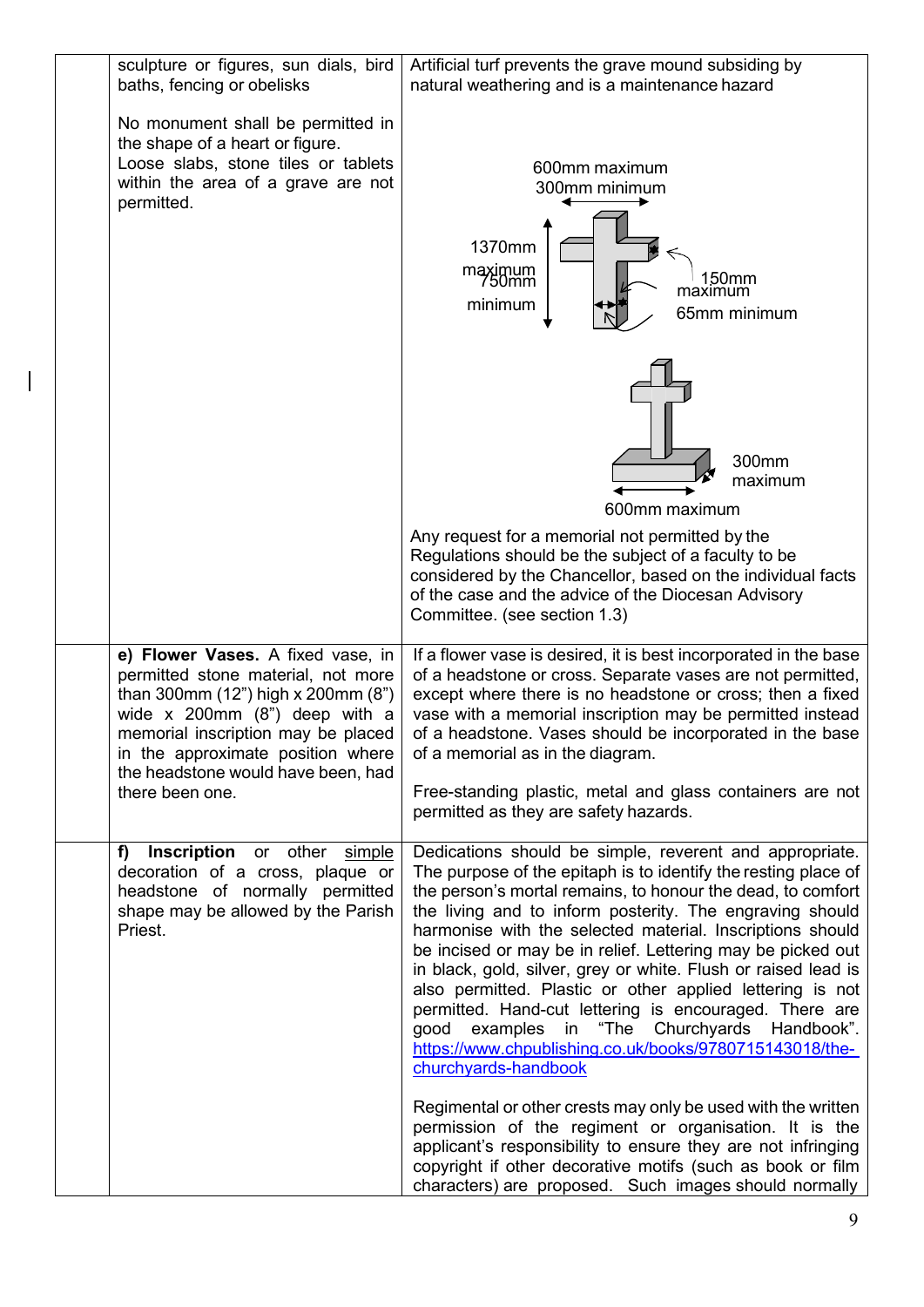<span id="page-9-1"></span><span id="page-9-0"></span>

|      |                                                                                                                                                                                                                                                                                                                                                                                                                                                      | relate to a significant aspect of the person's life and it is<br>often helpful to refer to this in the inscription (e.g. 'farmer' or<br>'sculptor'). The use of such decorative motifs (which should<br>be uncoloured) requires the permission of the Chancellor by<br>faculty and will only be approved on a case by case basis if<br>appropriate to the churchyard context and relevant to the<br>commemoration of the deceased.<br>Christian imagery and texts are encouraged.                                                                                                                                                                                                                                                                                                                                                                              |
|------|------------------------------------------------------------------------------------------------------------------------------------------------------------------------------------------------------------------------------------------------------------------------------------------------------------------------------------------------------------------------------------------------------------------------------------------------------|----------------------------------------------------------------------------------------------------------------------------------------------------------------------------------------------------------------------------------------------------------------------------------------------------------------------------------------------------------------------------------------------------------------------------------------------------------------------------------------------------------------------------------------------------------------------------------------------------------------------------------------------------------------------------------------------------------------------------------------------------------------------------------------------------------------------------------------------------------------|
|      | QR codes<br>(which<br>g)<br>may<br>be<br>scanned using a mobile phone or<br>other device to connect to<br><sub>a</sub><br>designated website), or lapidary<br>stones<br>permitted<br>are<br>not<br>on<br>memorials.                                                                                                                                                                                                                                  | A memorial stone is a permanent record. Technology may<br>change and it may not prove possible to control the website<br>to which a QR code is linked.                                                                                                                                                                                                                                                                                                                                                                                                                                                                                                                                                                                                                                                                                                         |
|      | h) No advertisement or trade mark<br>shall be inscribed on the monument,<br>but the name of the mason or firm<br>may be inscribed low down at the<br>side or reverse of a headstone or<br>cross in unpainted and unleaded<br>letters not more than 13 mm $(\frac{1}{2})$ in<br>height.                                                                                                                                                               | The name only of a mason or firm may be inscribed low<br>down at the side or on the reverse of a headstone or cross<br>in unpainted and unleaded letters not more than 13mm $(\frac{1}{2})$<br>in height. Similarly, if the PCC's regulations require it, a plot<br>number may be inscribed at the side or on the reverse of a<br>headstone or cross.                                                                                                                                                                                                                                                                                                                                                                                                                                                                                                          |
|      | i) Temporary items:<br>No memorial shall include any sun<br>obelisks,<br>dials<br>bird<br>baths,<br>or<br>photographs, portraits<br>other<br>or<br>similar mementoes or decoration<br>such as solar or other lights.<br>No loose items are to be left in the<br>area of a grave.<br>Items of value should not be left as<br>these may be vulnerable to theft.                                                                                        | It is understood that in the days immediately following a<br>burial, the family and friends mourning the loss of a loved<br>one may wish to place items on a grave to commemorate<br>their loved one and as tokens of their love. At the discretion<br>of the Parish Priest, such items may be left in place for a<br>reasonable period not normally exceeding 6 months.<br>However, sensitivity should be applied and the year's mind<br>(anniversary of the death or funeral) should be avoided.<br>However, the Parish Priest will ask the family to remove<br>items which may be inappropriate, cause distress to other<br>churchyard visitors, or be stolen, or which could be a danger<br>(e.g. glass jars). Those items which are not in accordance<br>with the Christian faith may only be placed with the express<br>permission of the Parish Priest. |
|      |                                                                                                                                                                                                                                                                                                                                                                                                                                                      | The PCC has responsibility for the maintenance of the<br>churchyard and will take reasonable steps to notify families<br>before removing items. This may include letters affixed to<br>individual memorials. Where loose items are left on an<br>unattended grave, the PCC may arrange for them to be<br>placed in a suitable container for collection by the family.                                                                                                                                                                                                                                                                                                                                                                                                                                                                                          |
| 3.4. | <b>Extensions to memorials:</b><br>The Parish Priest has delegated<br>authority to<br>permit<br>extension<br>additions to memorials provided that<br>they are satisfied that:<br>•the width of the extension is the<br>same as the width of the base that it<br>will abut<br>•the depth of the extension is no<br>more than 8" and no less than 6"<br>•the height of the extension is the<br>same as the height of the base to<br>which it will abut | Further inscriptions may be added to the front of a<br>headstone. Additional names and dates only may be<br>added to the reverse. Should a more detailed inscription<br>be desired on the reverse, a Faculty will be required. Tiles<br>or other tablets in a grave plot are<br>not permitted, as they make<br>maintenance difficult. If there is no<br>remaining space, the base of a<br>headstone may be extended as<br>shown in the example opposite:                                                                                                                                                                                                                                                                                                                                                                                                       |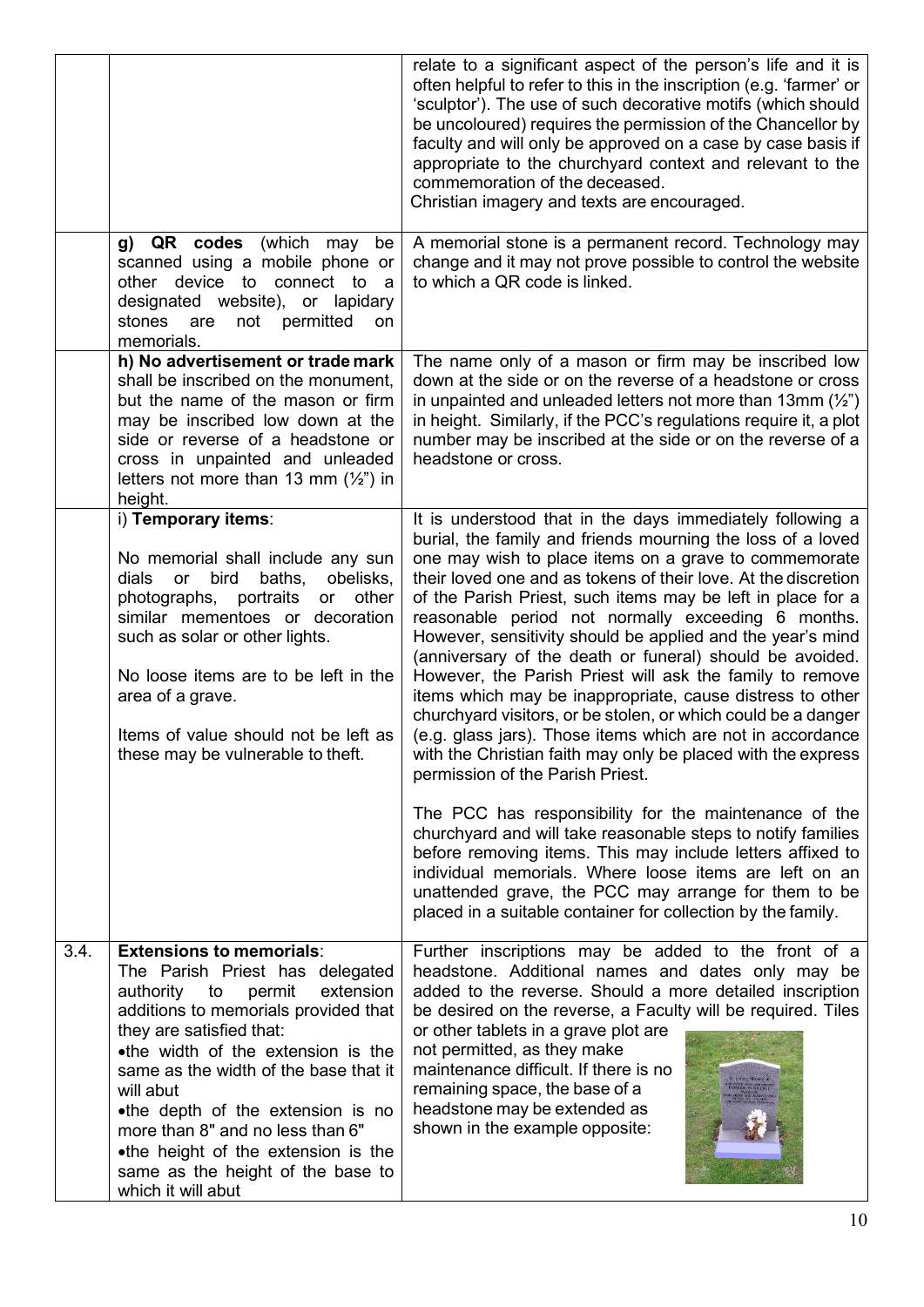|      | • only one extension is allowed per<br>memorial<br>•the top of the extension is flush with<br>the top of the base to which it abuts<br>•the extension is made of the same<br>stone and in the same colour as the<br>base<br>•a new foundation is installed onto<br>which the base and extension are<br>cemented<br>•The new inscription lettering is in a<br>style which matches the inscription<br>on the original memorial | If a headstone has no space for further inscriptions, it may<br>be inscribed on the reverse. The stone may be turned and<br>reset so that the more recent names appear on the front.                                                                                              |
|------|------------------------------------------------------------------------------------------------------------------------------------------------------------------------------------------------------------------------------------------------------------------------------------------------------------------------------------------------------------------------------------------------------------------------------|-----------------------------------------------------------------------------------------------------------------------------------------------------------------------------------------------------------------------------------------------------------------------------------|
| 3.5. | The removal of a memorial stone.<br>or its base, for the re-opening of a<br>grave for further interment or its<br>removal for repair, maintenance,<br>like-for-like<br>inscription<br><b>or</b><br>replacement is permitted with the<br>consent of the Parish Priest. In all<br>other cases a Faculty is required.<br>Memorials remain the property of the<br>family.                                                        | Permission for removal is necessary for three reasons:<br>For legal reasons as a Faculty is required<br>i)<br>On grounds of sensitivity<br>ii)<br>to avoid causing alarm or assumption of vandalism<br>iii)<br>or the worry that the grave itself may have been<br>tampered with. |

<span id="page-10-0"></span>**Flowers, plants and wildlife**

|      | <b>Regulation</b>                                                                                                                                                                                                                                                                                                                                                                              | <b>Guidance</b>                                                                                                                                                                                                                                                                                                                                                                                                                                                                                                                                                                                                      |
|------|------------------------------------------------------------------------------------------------------------------------------------------------------------------------------------------------------------------------------------------------------------------------------------------------------------------------------------------------------------------------------------------------|----------------------------------------------------------------------------------------------------------------------------------------------------------------------------------------------------------------------------------------------------------------------------------------------------------------------------------------------------------------------------------------------------------------------------------------------------------------------------------------------------------------------------------------------------------------------------------------------------------------------|
| 4.1. | Fresh flowers are encouraged.<br>Artificial flowers are not permitted<br>except as described in the guidance.                                                                                                                                                                                                                                                                                  | Fresh flowers are encouraged as the symbol of the gift of<br>creation and the brevity of life. Bulbs are similarly<br>encouraged as a symbol of resurrection. Silk flowers are<br>only permitted in exceptional circumstances, at the<br>discretion of the Parish Priest, for example where rabbits<br>destroy floral tributes. The PCC may remove dead and<br>flowers<br>(including silk flowers<br>artificial<br>that<br>have<br>deteriorated) to keep the churchyard tidy.                                                                                                                                        |
| 4.2. | The planting of perennial flowering<br>plants, shrubs or trees (including<br>conifers) is not permitted.                                                                                                                                                                                                                                                                                       | The grave should be kept level. The planting of flowering<br>annual plants is encouraged as a further symbol of the gift<br>of creation and the brevity of life. The planting of perennials,<br>shrubs, bushes or conifers is not permitted, as they impede<br>the maintenance of the churchyard. A growing shrub or tree<br>roots will disturb the grave and may eventually damage the<br>memorial stone or an adjacent grave.<br>Families are encouraged to ask if there is a local scheme<br>encouraging gifts of particular plants (e.g. rose bushes or<br>specified trees) in specific areas of the churchyard. |
| 4.3. | Wildlife: The churchyard is a living<br>sanctuary. In the bird song, scents<br>and colours of the flowers is an<br>affirmation of the continuity, vibrancy<br>and resilience of life. The Parish<br>Priest and the PCC should have due<br>regard for the wide range of flora and<br>fauna in most churchyards. They<br>should<br>develop<br>mowing<br>and<br>maintenance policies that respect | The DAC issues guidance on managing a churchyard for<br>wildlife. See: http://www.stalbans.anglican.org/finance/dac-<br>advice-leaflets/.                                                                                                                                                                                                                                                                                                                                                                                                                                                                            |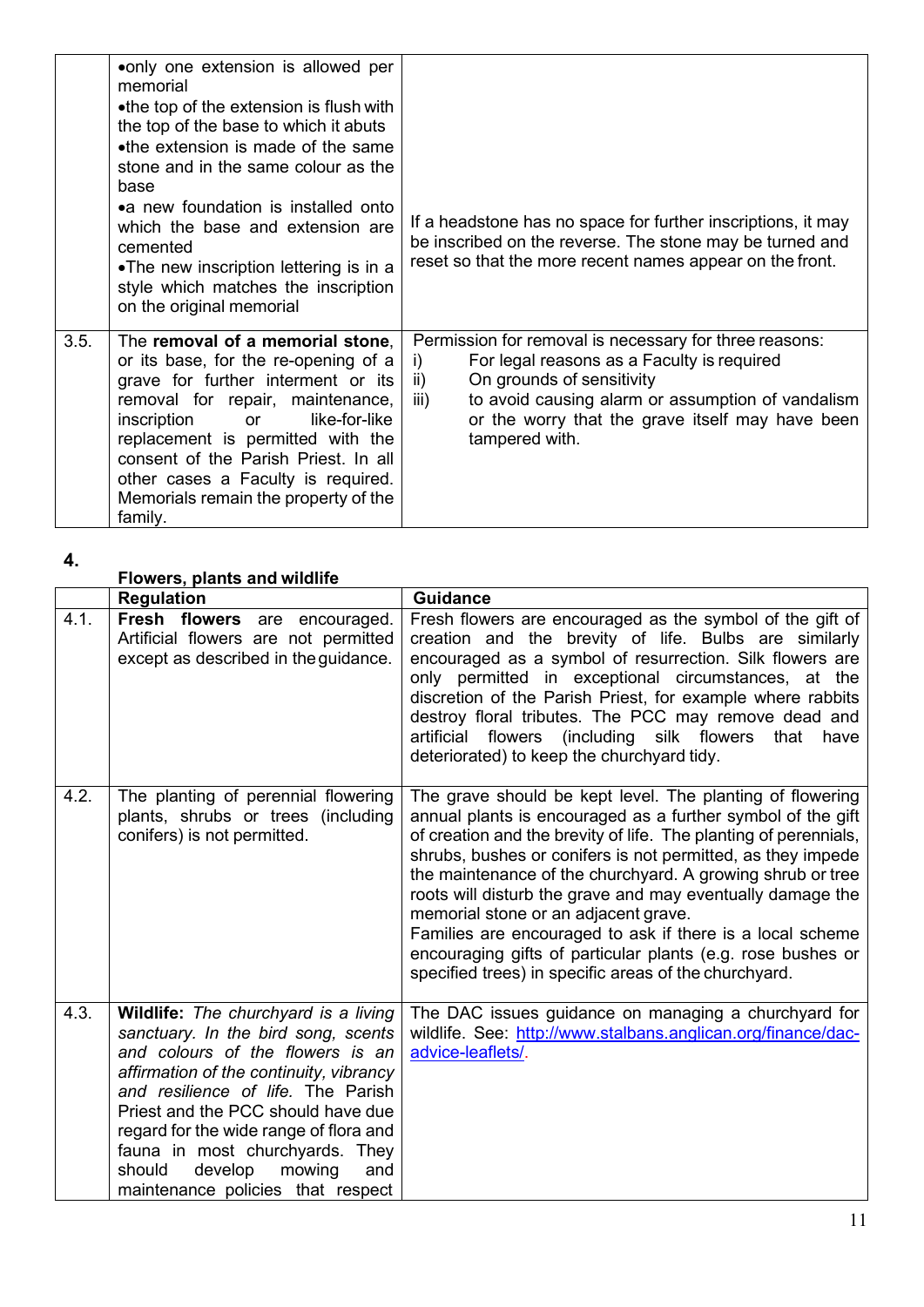| and encourage the diversity of       |
|--------------------------------------|
| wildlife to flourish. There is good  |
| advice in "The Churchyards           |
| Handbook", which has a list of other |
| useful addresses.                    |

<span id="page-11-0"></span>

| <b>Smaller memorials for children</b>                                                                                                                                                                                                                                                                                                                                                                                                                                                                                                                                                                                                                                                    |                 |
|------------------------------------------------------------------------------------------------------------------------------------------------------------------------------------------------------------------------------------------------------------------------------------------------------------------------------------------------------------------------------------------------------------------------------------------------------------------------------------------------------------------------------------------------------------------------------------------------------------------------------------------------------------------------------------------|-----------------|
| <b>Regulation</b>                                                                                                                                                                                                                                                                                                                                                                                                                                                                                                                                                                                                                                                                        | <b>Guidance</b> |
| 5.1.<br>Notwithstanding anything to<br>the<br>contrary in any Churchyard, the<br>relevant Archdeacon may<br>with<br>regard to the death of a child aged 17<br>years or under at the date of death<br>authorise the introduction of a<br>gravestone, headstone or other<br>memorial stone ("the memorial<br>stone") in respect of any grave of or<br>memorial to such child which is<br>smaller than permitted by such<br>Churchyard Regulations and of such<br>appearance and design as he or she<br>shall think fitting and appropriate in<br>all the circumstances, provided that<br>the memorial stone is not less than<br>10" (250mm) high, 12" (300mm)<br>wide and 2" (50mm) thick. |                 |

### **6.**

### <span id="page-11-1"></span>**Burial of ashes**

|      | <b>Regulation</b>                                                                                                                                                                                                                                                                                                                                                                                                                                                                       | <b>Guidance</b>                                                                                                                                                                                                                                                                                                                                                                                                                                                                                                                                                                           |
|------|-----------------------------------------------------------------------------------------------------------------------------------------------------------------------------------------------------------------------------------------------------------------------------------------------------------------------------------------------------------------------------------------------------------------------------------------------------------------------------------------|-------------------------------------------------------------------------------------------------------------------------------------------------------------------------------------------------------------------------------------------------------------------------------------------------------------------------------------------------------------------------------------------------------------------------------------------------------------------------------------------------------------------------------------------------------------------------------------------|
| 6.1. | <b>Garden</b><br><b>of</b><br>An<br>area<br><b>or</b><br>Remembrance may be set aside in<br>a Churchyard exclusively for the<br>burial of ashes with permission. In<br>seeking permission for such an area<br>the PCC should first consult the<br>Archdeacon. A Faculty may be<br>necessary. Memorial plaques must<br>comply with the provisions in the<br>Schedule. Except by the authority of<br>a Faculty no other monument or any<br>vase shall be introduced into such an<br>area. | Normally, ashes may only be buried in a part of the<br>churchyard set aside for the burial of ashes or in an existing<br>grave with the consent of the Parish Priest.<br>In exceptional circumstances, the Parish Priest may allow<br>interment in other parts of the churchyard if this is<br>reasonably practical. This is sometimes permitted if the<br>family wishes to have a standard sized headstone rather<br>than a memorial plaque.<br>To set up a Garden of Remembrance and to establish local<br>practice, a Faculty is needed (but see paragraph 6.3 for<br>small parishes). |
| 6.2. | Ashes after cremation must not be<br>scattered or strewn but shall be<br>buried in a suitable perishable or<br>biodegradable container or poured<br>into the ground and covered.                                                                                                                                                                                                                                                                                                        |                                                                                                                                                                                                                                                                                                                                                                                                                                                                                                                                                                                           |
| 6.3. | The Archdeacon may authorise a<br>part of the Churchyard to be set<br>aside without the authority of a<br>Faculty in accordance with the<br>Guide.                                                                                                                                                                                                                                                                                                                                      | lf:<br>the parish in which the churchyard is situated has<br>less than 600 persons on its Roll; and                                                                                                                                                                                                                                                                                                                                                                                                                                                                                       |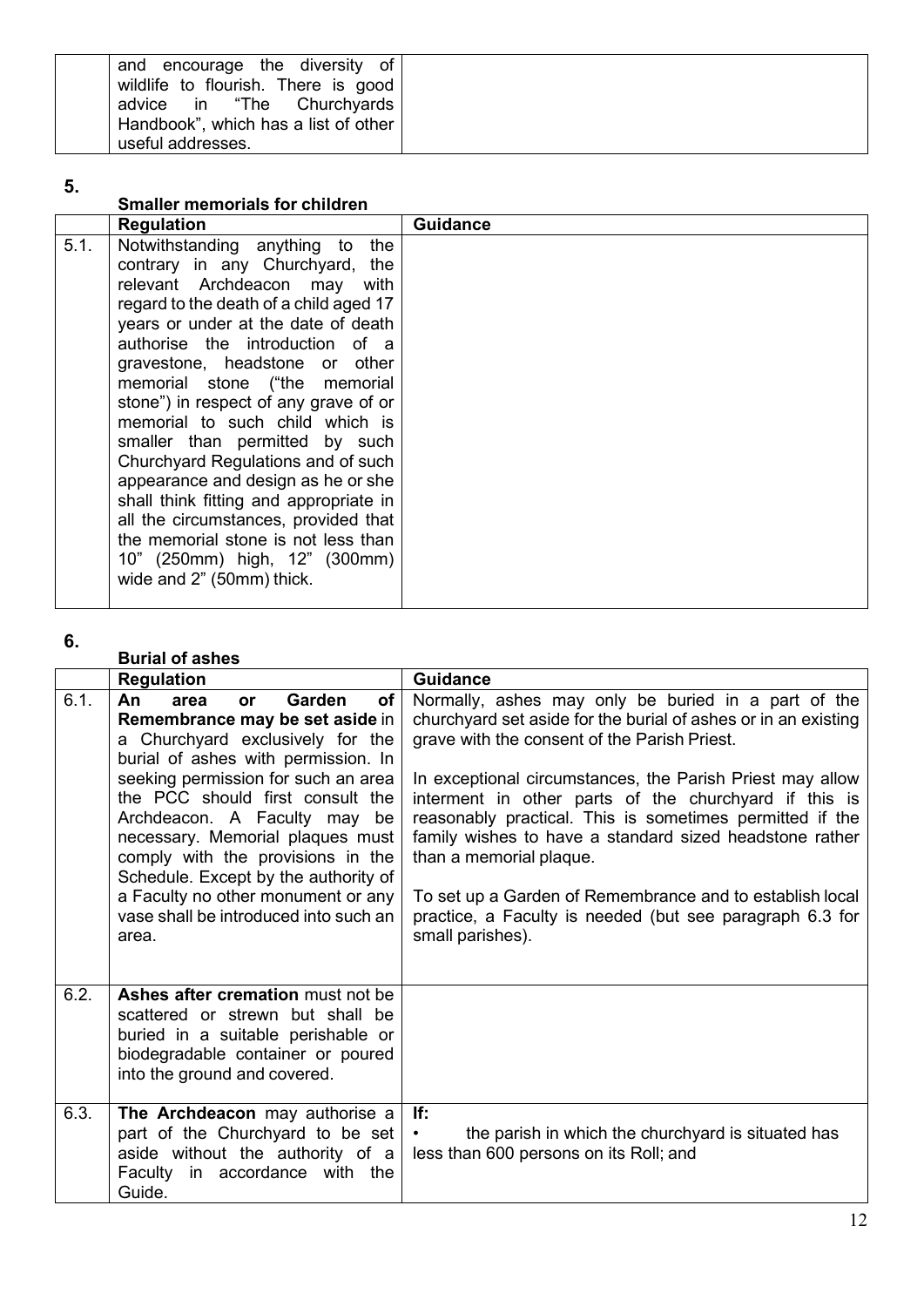<span id="page-12-0"></span>

|      |                                                                                                                                         | the Parish Priest and the PCC both agree that an<br>application be made to the Archdeacon under this<br>regulation; and<br>the Parish Priest and the PCC are able to satisfy the<br>Archdeacon that the number of burials of ashes does not<br>average more than three each year during the previous<br>three years:<br>The Archdeacon at his/her entire discretion may authorise a<br>part of the churchyard to be set aside without the authority<br>of a Faculty.                                                                                                                                                                                                                              |
|------|-----------------------------------------------------------------------------------------------------------------------------------------|---------------------------------------------------------------------------------------------------------------------------------------------------------------------------------------------------------------------------------------------------------------------------------------------------------------------------------------------------------------------------------------------------------------------------------------------------------------------------------------------------------------------------------------------------------------------------------------------------------------------------------------------------------------------------------------------------|
| 6.4. | <b>Memorial Plaques</b> (over ashes)<br>shall be flush with the turf and<br>measure not more than 300 mm<br>$(12")$ by 300 mm $(12")$ . | The methods of commemoration of the names of those<br>whose ashes are buried in a Garden of Remembrance vary<br>according to the details permitted by the Faculty. Books of<br>Remembrance in the church are a good way to remember<br>those whose ashes are buried in the Garden of<br>Remembrance. The Garden can then be left as a grassed<br>area.                                                                                                                                                                                                                                                                                                                                            |
|      |                                                                                                                                         | Where memorial stones are permitted by the Faculty, these<br>may be introduced with the permission of the Parish Priest.<br>The stone (incorporating a vase if permitted):<br>should be of a material permitted for memorial<br>stones under the Regulations (see paragraph 3.2 above);<br>and<br>should be of the same size (maximum 300mm x<br>300mm (12" x 12")), colour and material as other memorial<br>stones in the same Garden of Remembrance and should<br>respect the character of the same Garden of Remembrance<br>as a whole;<br>should be flush with the turf and should not be<br>covered with Perspex or other protective material;<br>should not be placed in churchyard walls. |

## **Churchyard Maintenance and PCC responsibilities and powers**

<span id="page-12-1"></span>

|      | <b>Regulation</b>                       | <b>Guidance</b>                                                                                                                                                                                                                                |
|------|-----------------------------------------|------------------------------------------------------------------------------------------------------------------------------------------------------------------------------------------------------------------------------------------------|
| 7.1. | Except<br>in<br>of closed<br>cases      | The Parish Priest and the PCC have overall responsibility                                                                                                                                                                                      |
|      | churchyards,<br>the<br><b>Parochial</b> | for issues relating to the care, maintenance and safety of                                                                                                                                                                                     |
|      | <b>Church Council</b><br>("PCC")<br>is. | churchyards. They have authority to make safe or lay flat                                                                                                                                                                                      |
|      | responsible under the Parochial         | leaning or loose stones and memorials to make them safe.                                                                                                                                                                                       |
|      | Church Councils (Powers) Measure        | Memorials should be inspected regularly by the                                                                                                                                                                                                 |
|      | 1956 for the care and maintenance       | Churchwardens and tested by hand. If a memorial is found                                                                                                                                                                                       |
|      | of the Churchyard including its safety  | to be unsafe, the PCC should take steps to notify the family.                                                                                                                                                                                  |
|      | and appearance.                         | A Faculty is required to carry out widespread remedial work                                                                                                                                                                                    |
|      |                                         | to memorials where the family cannot be traced.                                                                                                                                                                                                |
|      |                                         | Where possible, notice will be given by the PCC before work<br>is carried out. However, in cases of emergency the PCC has<br>authority to lay a gravestone flat temporarily, or to fence the<br>area with hazard warning tape for safety.      |
|      |                                         | The PCC's requirements for maintenance and repair are<br>limited by the funds at its disposal, therefore the church<br>welcomes donations towards the upkeep of the churchyard.<br>Families and friends are likewise encouraged to<br>maintain |